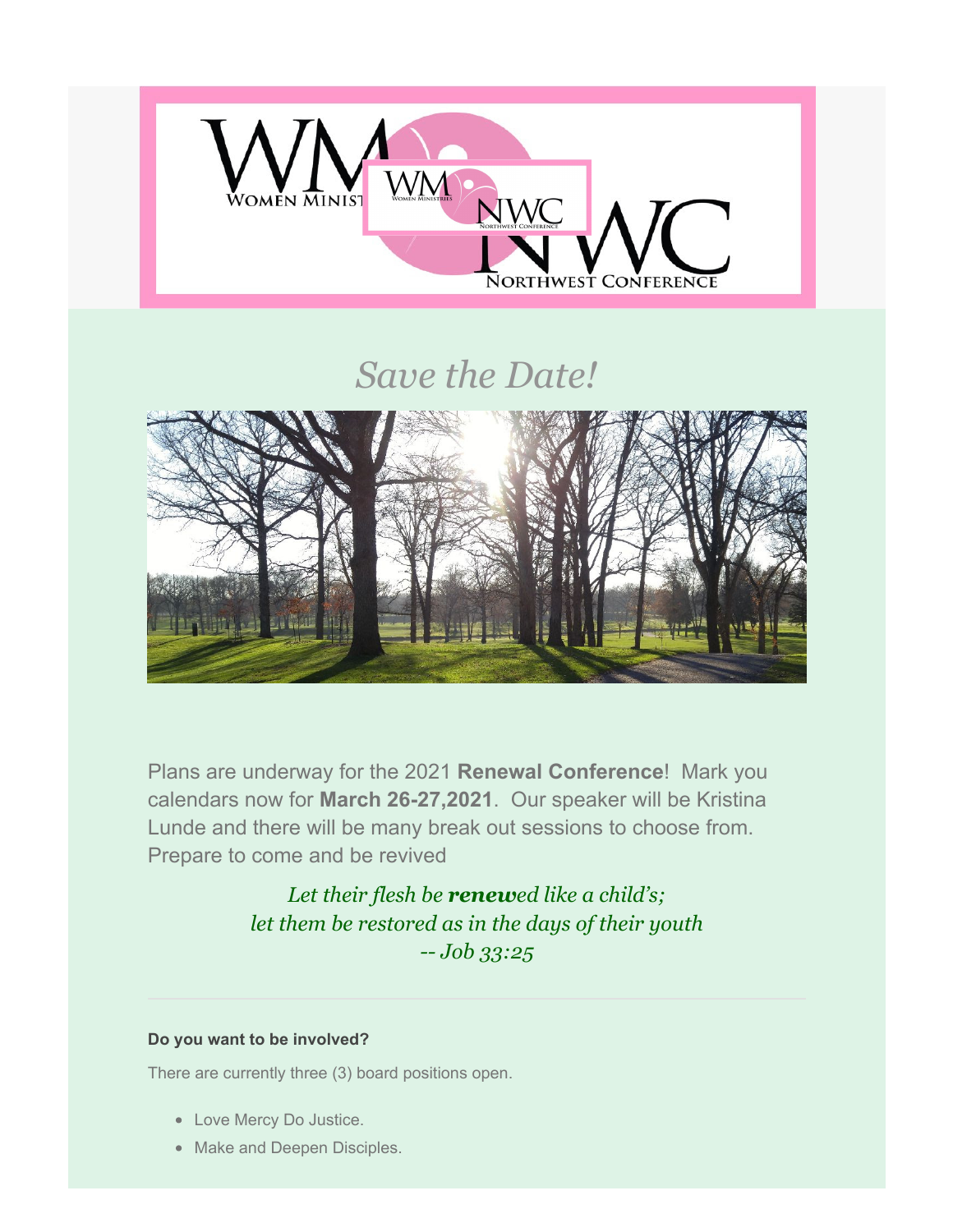• Historian.

Contact Sheryl Schanil, President at [president@wmnwc.orgo](https://wmnwc.us2.list-manage.com/track/click?u=d56fa369e8160b60e1d90f9e6&id=e85d8eeeb3&e=cadd164f9c)r [womenministrynwc@gmail.com](mailto:womenministrynwc@gmail.com) for an application form.

**It's a budget time of year...remember Women Ministry when planning for next year! We are solely supported by donations from our district churches. You may donate on line at** [WMNWC.org](https://wmnwc.us2.list-manage.com/track/click?u=d56fa369e8160b60e1d90f9e6&id=6be7c3beec&e=cadd164f9c) **or mail your support to: WMNWC Financial Secretary, c/o [3106 47th Ave S., Minneapolis, MN](https://www.google.com/maps/search/3106+47th+Ave+S.,+Minneapolis,+MN+55406?entry=gmail&source=g) 55406.**



*There will be Constitutional changes presented at the 2021 Renewal Conference. Watch for more information coming.*



*During Domestic Violence Awareness Month 2020 join LMDJ, AVA and the Interfaith Coalition Against Sexual and Domestic Violence each Wednesday in October at 12 p.m. CST for a four-part series on how racism and sexism impact survivors' ability to seek*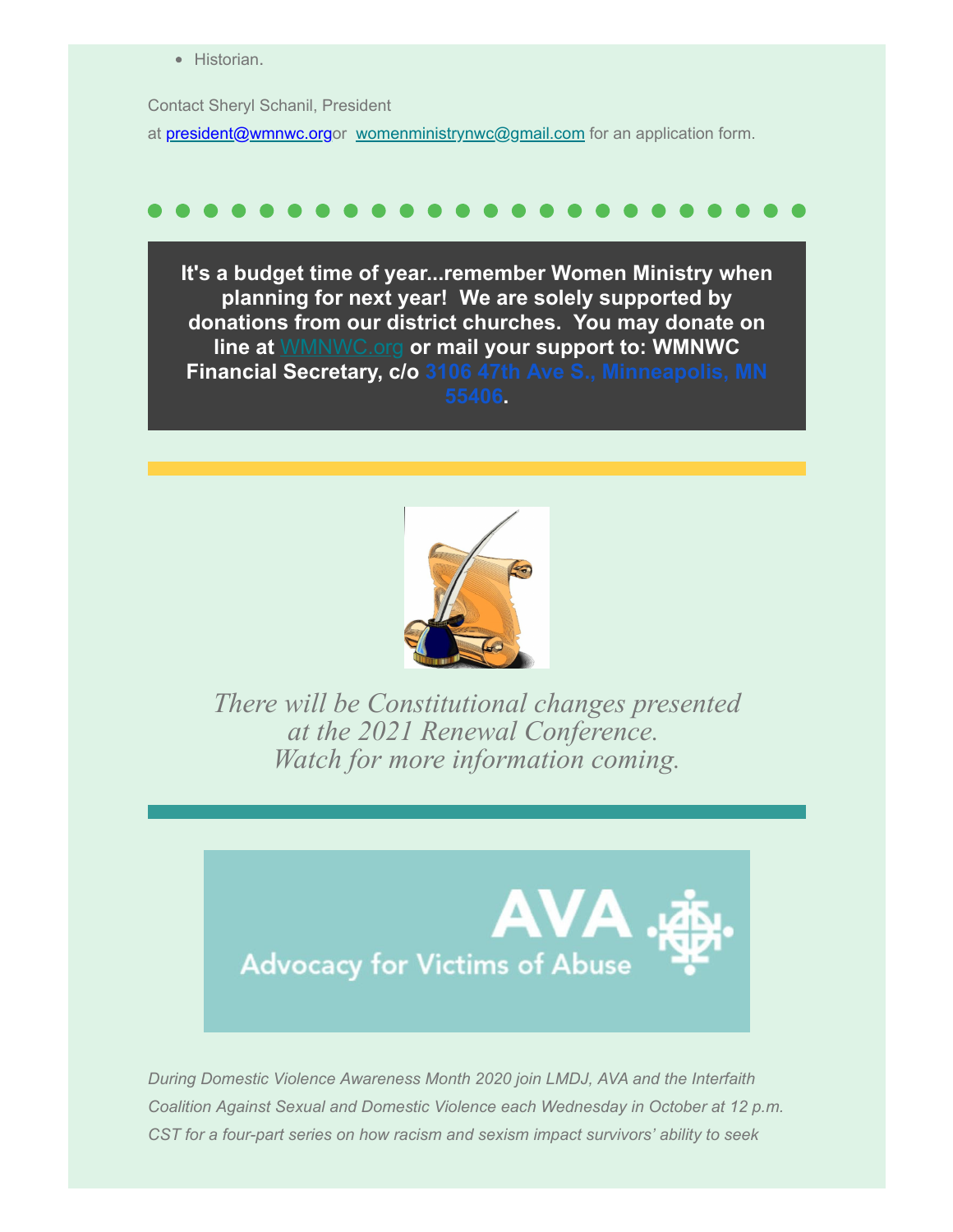*safety and justice. THEN join LMDJ & AVA for a BONUS session, Nov. 4, 12-1:30 pm CST as we take what we learned and create strategies for turning it into action.*

Thank you for joining us last Wednesday for **"Seeing domestic violence through the lens of economic inequality**.**"** If you missed it, [you can access the recording here,](https://wmnwc.us2.list-manage.com/track/click?u=d56fa369e8160b60e1d90f9e6&id=ad315c5513&e=cadd164f9c) and the [P](https://wmnwc.us2.list-manage.com/track/click?u=d56fa369e8160b60e1d90f9e6&id=7952b026cc&e=cadd164f9c)[owerPoint presentation here](https://wmnwc.us2.list-manage.com/track/click?u=d56fa369e8160b60e1d90f9e6&id=12323f3051&e=cadd164f9c)**.**

*We're looking forward to seeing you again this Wednesday for the next part of our series,* **"Alternative models for safety and justice**.**"**

#### **Oct. 28, 12-1 pm CST – Alternative Models for Safety & Justice**

Many of the systems and programs created to help survivors often do significant harm to Black and Brown communities. This session will explore why our current systems aren't working, and highlight alternative models for those seeking safety and justice outside of the criminal legal system. It will also look at the role of community and faith in creating safety.

*Rev. Ramelia Williams, LMDJ Director of Ministry Initiatives, will be one of the panelists for this session.*

### **[Register](https://wmnwc.us2.list-manage.com/track/click?u=d56fa369e8160b60e1d90f9e6&id=2f6eb34378&e=cadd164f9c)**

# **Nov. 4, 12-1:30 pm CST – AVA Domestic Violence Engagement & Advocacy Workshop**

In this workshop, you'll connect with other AVA leaders and supporters to share and discuss creative strategies for advocating and engaging the increased challenges of Domestic Violence during this time of crisis. Together, you'll brainstorm on topics such as, supporting increased need for safe shelter, immigration/deportation fears, sustaining local church awareness of DV risks during physical distancing safety protocols, offering hospitality to victim/survivors as prevention strategy, and much more... *This is a participatory session.*

#### **[Register](https://wmnwc.us2.list-manage.com/track/click?u=d56fa369e8160b60e1d90f9e6&id=a02d0d3ef5&e=cadd164f9c)**

Together,

Rev. Ramelia Williams LMDJ Director of Ministry Initiatives